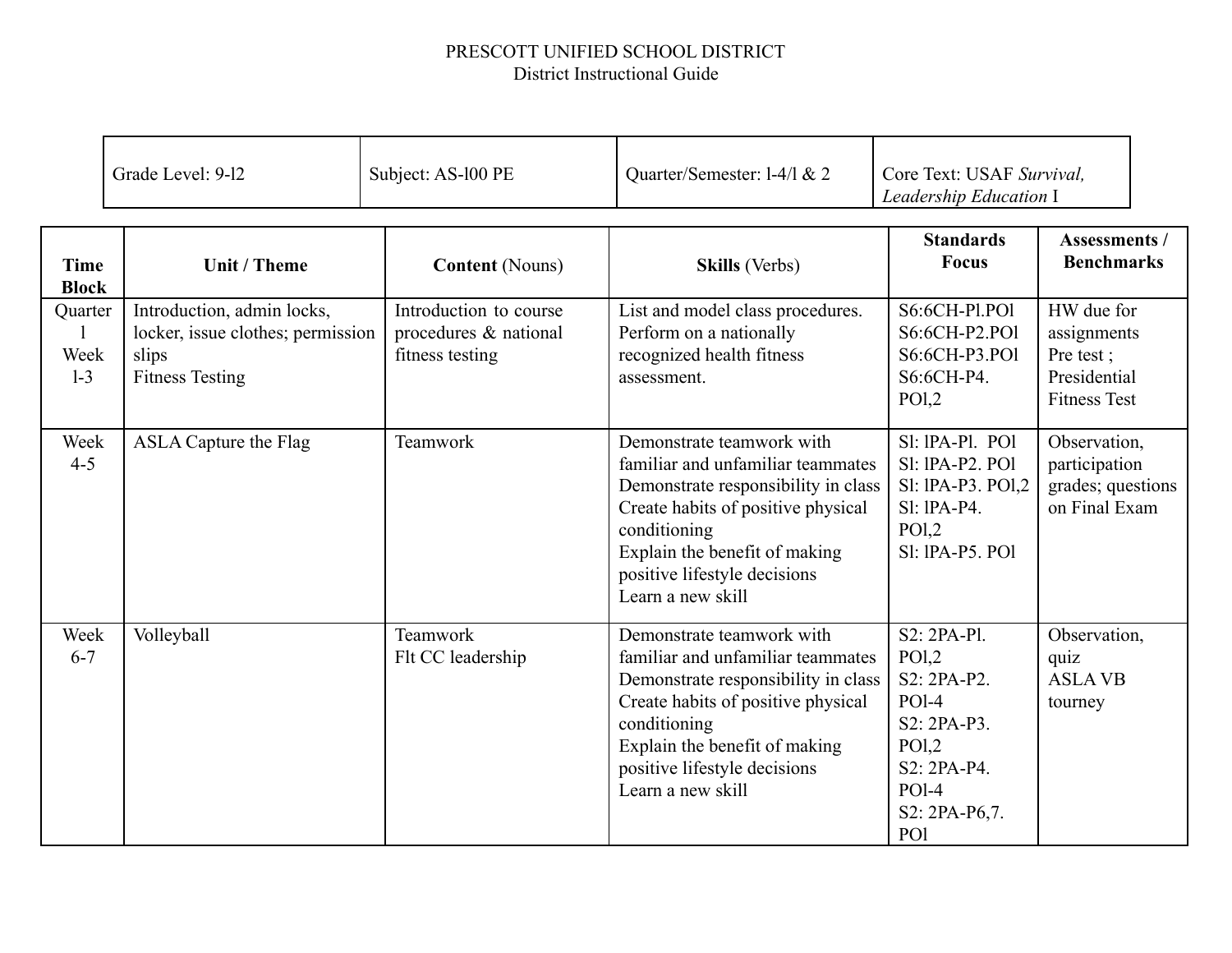| Week<br>$8-I0$                                            | Archery                      | Personal and Peer<br>Responsibility | Demonstrate teamwork with<br>familiar and unfamiliar teammates<br>Demonstrate responsibility in class<br>Create habits of positive physical<br>conditioning<br>Explain the benefit of making<br>positive lifestyle decisions<br>Learn a new skill | S3: 3PA-PI-3.<br>POI-3.<br>S4:4PA-PI-P4.<br>$PO-I-3$                                                                              | Score cards,<br>observation,<br><b>ASLA</b><br>competition;<br>participation<br>points |
|-----------------------------------------------------------|------------------------------|-------------------------------------|---------------------------------------------------------------------------------------------------------------------------------------------------------------------------------------------------------------------------------------------------|-----------------------------------------------------------------------------------------------------------------------------------|----------------------------------------------------------------------------------------|
| Quarter<br>$\mathcal{D}_{\mathcal{L}}$<br>Week<br>$II-I2$ | <b>ASLA Ultimate Frisbee</b> | Teamwork                            | Demonstrate teamwork with<br>familiar and unfamiliar teammates<br>Demonstrate responsibility in class<br>Create habits of positive physical<br>conditioning<br>Explain the benefit of making<br>positive lifestyle decisions<br>Learn a new skill | $S5:5PA-PI-$<br>P3.POI-3.<br>S6:6PHA-PI-P2.<br>POI-PO2                                                                            | Observation of<br>games, class<br>tourney;<br>participation<br>points                  |
| Week<br>$I3-I4$                                           | Soccer                       | <b>Fitness and Teamwork</b>         | Demonstrate teamwork with<br>familiar and unfamiliar teammates<br>Demonstrate responsibility in class<br>Create habits of positive physical<br>conditioning<br>Explain the benefit of making<br>positive lifestyle decisions<br>Learn a new skill | SI: IPA-PI. POI<br>SI: IPA-P2. POI<br>SI: IPA-P3. POI,2<br>SI: IPA-P4.<br>POI,2<br>SI: IPA-P5. POI                                | Observation,<br>participation<br>grades; questions<br>on Final Exam                    |
| Weeks<br>$I5-I6$                                          | Dodge ball                   | Teamwork<br>Strategy                | Demonstrate teamwork with<br>familiar and unfamiliar teammates<br>Demonstrate responsibility in class<br>Create habits of positive physical<br>conditioning<br>Explain the benefit of making<br>positive lifestyle decisions<br>Learn a new skill | S2: 2PA-PI.<br>POI <sub>2</sub><br>S2: 2PA-P2.<br>$POI-4$<br>S2: 2PA-P3.<br>POI,2<br>S2: 2PA-P4.<br>POI-4<br>S2: 2PA-P6,7.<br>POI | Observation,<br>quiZ<br><b>ASLADB</b><br>tourney                                       |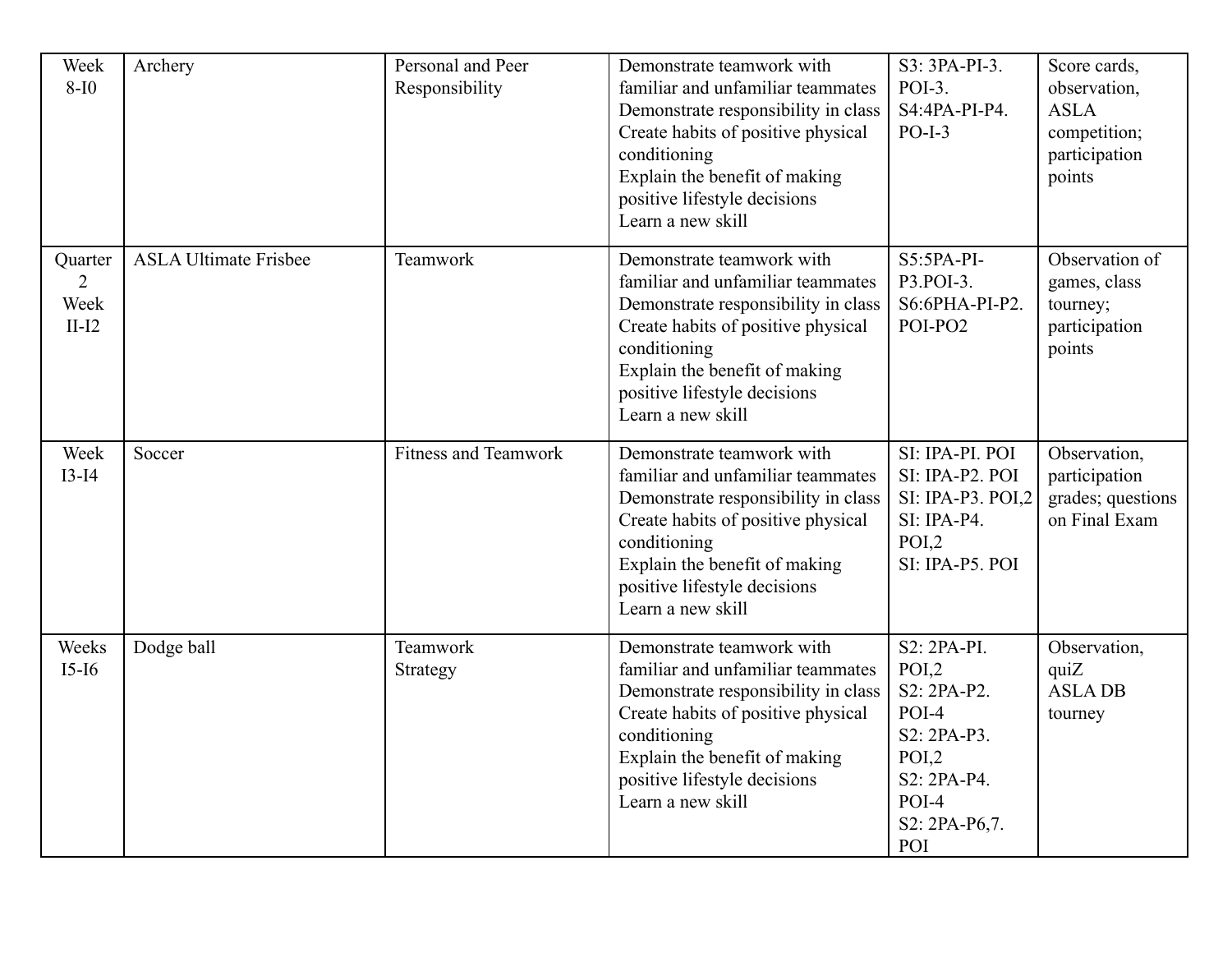| Week<br>$I7-I8$                                   | <b>Basketball</b>                                                                           | Teamwork                                                                        | Demonstrate teamwork with<br>familiar and unfamiliar teammates<br>Demonstrate responsibility in class<br>Create habits of positive physical<br>conditioning<br>Explain the benefit of making<br>positive lifestyle decisions<br>Learn a new skill | S3: 3PA-PI-3.<br>POI-3.<br>S4:4PA-PI-P4.<br>$PO-I-3$                                                                            | Observation,<br><b>ASLA</b><br>competition;<br>participation<br>points      |
|---------------------------------------------------|---------------------------------------------------------------------------------------------|---------------------------------------------------------------------------------|---------------------------------------------------------------------------------------------------------------------------------------------------------------------------------------------------------------------------------------------------|---------------------------------------------------------------------------------------------------------------------------------|-----------------------------------------------------------------------------|
| Quarter<br>$\mathbf{3}$<br>Week<br>I <sub>9</sub> | Indoor Hockey                                                                               | New challenges and<br>teamwork                                                  | Demonstrate teamwork with<br>familiar and unfamiliar teammates<br>Demonstrate responsibility in class<br>Create habits of positive physical<br>conditioning<br>Explain the benefit of making<br>positive lifestyle decisions<br>Learn a new skill | $S5:5PA-PI-$<br>P3.POI-3.<br>S6:6PHA-PI-P2.<br>POI-PO2                                                                          | Observation of<br>games, class<br>tourney;<br>participation<br>points       |
| Week<br>$20-21$                                   | <b>Health Lessons</b><br>(presented throughout the year<br>on weather / no facilities days) | Alcohol<br>Meth<br>Heroin and Cocaine<br>Marijuana<br><b>Prescription Drugs</b> | Demonstrate teamwork with<br>familiar and unfamiliar teammates<br>Demonstrate responsibility in class<br>Create habits of positive physical<br>conditioning<br>Explain the benefit of making<br>positive lifestyle decisions<br>Learn a new skill | SI: IPA-PI. POI<br>SI: IPA-P2. POI<br>SI: IPA-P3. POI,2<br>$SI$ : IPA-P4.<br>POI,2<br>SI: IPA-P5. POI                           | Observation,<br>participation<br>grades; questions<br>on Health LE<br>tests |
| Week<br>22                                        | <b>YMCA</b> Swimming                                                                        | Responsibility                                                                  | Demonstrate teamwork with<br>familiar and unfamiliar teammates<br>Demonstrate responsibility in class<br>Create habits of positive physical<br>conditioning<br>Explain the benefit of making<br>positive lifestyle decisions<br>Learn a new skill | S2: 2PA-PI.<br>POI <sub>2</sub><br>S2: 2PA-P2.<br>POI-4<br>S2: 2PA-P3.<br>POI,2<br>S2: 2PA-P4.<br>POI-4<br>S2: 2PA-P6,7.<br>POI | Observation,<br>Participation<br>points, dress out<br>credit                |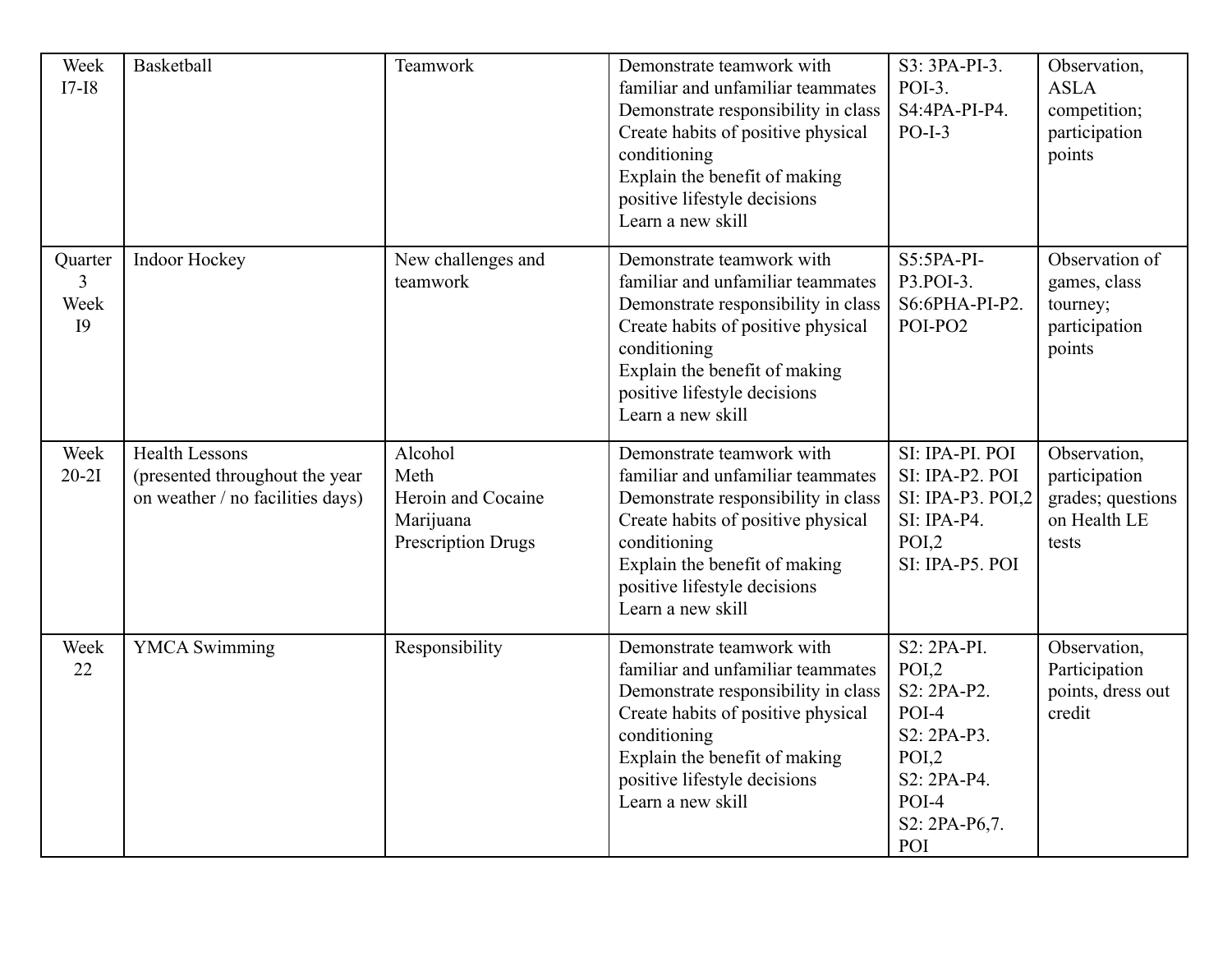| Week<br>$23 - 24$                          | <b>ASLA Kickball</b>   | Peer accountability                   | Demonstrate teamwork with<br>familiar and unfamiliar teammates<br>Demonstrate responsibility in class<br>Create habits of positive physical<br>conditioning<br>Explain the benefit of making<br>positive lifestyle decisions<br>Learn a new skill | S3: 3PA-PI-3.<br>$POI-3$ .<br>$S4:4PA-PI-P4.$<br>$PO-I-3$                                                                       | Observation,<br><b>ASLA</b><br>competition;<br>participation<br>points |
|--------------------------------------------|------------------------|---------------------------------------|---------------------------------------------------------------------------------------------------------------------------------------------------------------------------------------------------------------------------------------------------|---------------------------------------------------------------------------------------------------------------------------------|------------------------------------------------------------------------|
| Week<br>$25 - 26$                          | <b>YMCA</b> Gymnastics | New skills<br>Male / Female separated | Demonstrate teamwork with<br>familiar and unfamiliar teammates<br>Demonstrate responsibility in class<br>Create habits of positive physical<br>conditioning<br>Explain the benefit of making<br>positive lifestyle decisions<br>Learn a new skill | $S5:5PA-PI-$<br>P3.POI-3.<br>S6:6PHA-PI-P2.<br>POI-PO2                                                                          | Observation of<br>games, class<br>tourney;<br>participation<br>points  |
| Quarter<br>$\overline{4}$<br>Week<br>27-28 | Flag Football          | Teamwork                              | Demonstrate teamwork with<br>familiar and unfamiliar teammates<br>Demonstrate responsibility in class<br>Create habits of positive physical<br>conditioning<br>Explain the benefit of making<br>positive lifestyle decisions<br>Learn a new skill | SI: IPA-PI. POI<br>SI: IPA-P2. POI<br>SI: IPA-P3. POI,2<br>$SI$ : IPA-P4.<br>POI,2<br>SI: IPA-P5. POI                           | Observation,<br>participation<br>grades; questions<br>on Final Exam    |
| Week<br>29-30                              | <b>Bagdad Baseball</b> | New challenges                        | Demonstrate teamwork with<br>familiar and unfamiliar teammates<br>Demonstrate responsibility in class<br>Create habits of positive physical<br>conditioning<br>Explain the benefit of making<br>positive lifestyle decisions<br>Learn a new skill | S2: 2PA-PI.<br>POI <sub>2</sub><br>S2: 2PA-P2.<br>POI-4<br>S2: 2PA-P3.<br>POI,2<br>S2: 2PA-P4.<br>POI-4<br>S2: 2PA-P6,7.<br>POI | Observation,<br>participation<br>grades; questions<br>on Final Exam    |